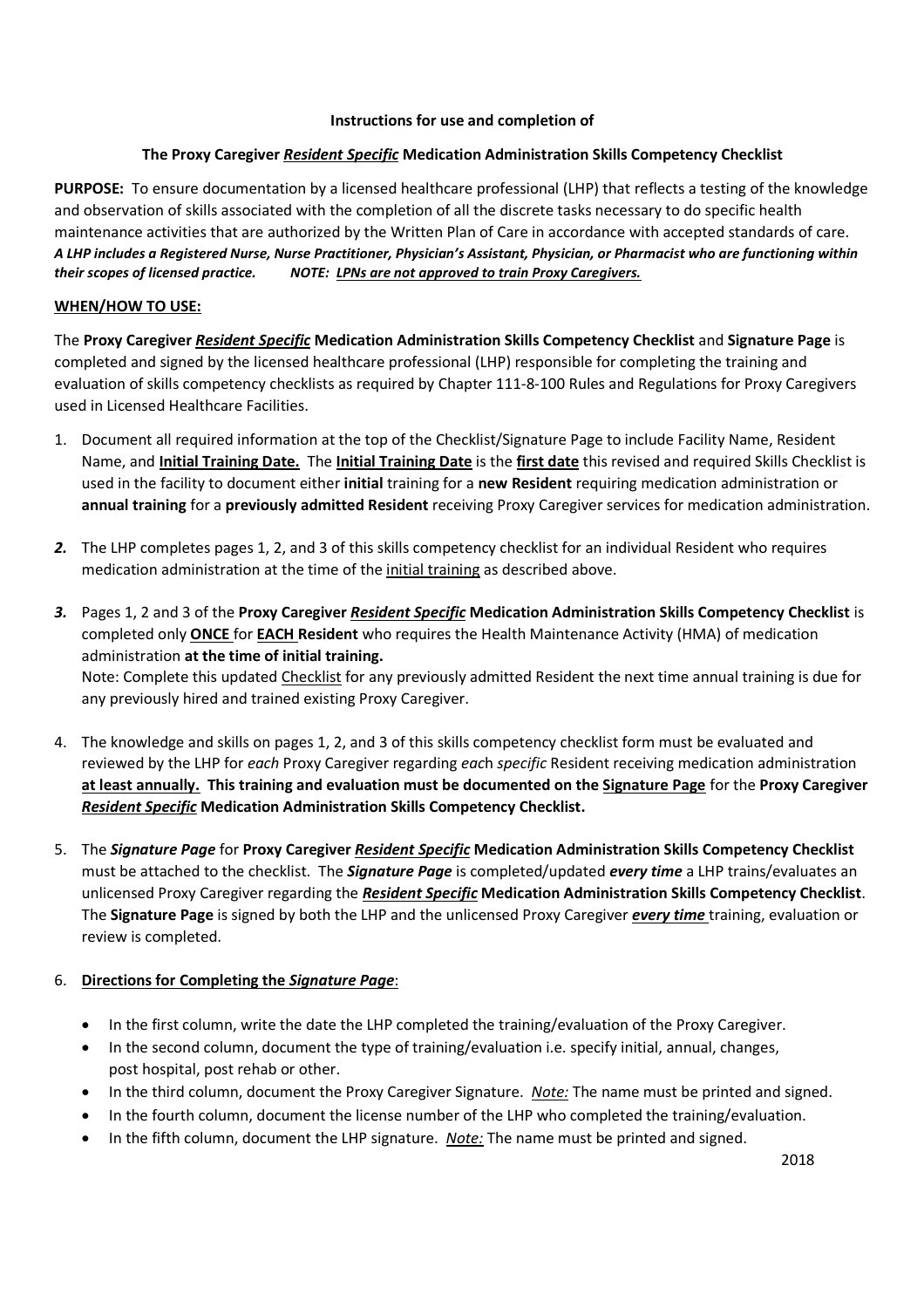**Proxy Caregiver** *Resident Specific* **Medication Administration Skills Competency Checklist**

**Facility Name: \_\_\_\_\_\_\_\_\_\_\_\_\_\_\_\_\_\_\_\_\_\_\_\_\_\_\_\_\_\_\_\_\_\_\_\_\_\_\_**

**Resident Name: \_\_\_\_\_\_\_\_\_\_\_\_\_\_\_\_\_\_\_\_\_\_\_\_\_\_\_\_\_\_\_\_\_\_\_\_\_\_ Initial Training Date: \_\_\_\_\_\_\_\_\_\_\_\_\_\_\_\_\_\_\_\_\_\_**

**The unlicensed Proxy Caregiver (PCG) must (***without prompting or error***) demonstrate the following skills or tasks in accordance with the guidelines listed on this Skills Competency Checklist with 100% accuracy to a licensed healthcare professional (LHP) including a Registered Nurse, Nurse Practitioner, Physician's Assistant, or Physician.**

*Competency validation by the Georgia licensed healthcare professional is in accordance with their occupational licensing laws.* **NOTE:** *LPNs are not allowed to train Proxy Caregivers*

| Skills/Tasks |                                                                                                            | <b>Licensed</b>   |
|--------------|------------------------------------------------------------------------------------------------------------|-------------------|
|              |                                                                                                            | <b>Healthcare</b> |
|              |                                                                                                            | Professional      |
|              |                                                                                                            | Initials:         |
| А.           | Verbalizes facility policies and procedures on how the <i>facility</i> handles medications                 |                   |
| В.           | Verbalizes Prohibited Activities listed in 111-8-100-.05 (5) (a-h) in the Rules and Regulations for        |                   |
|              | Proxy Caregivers Used in Licensed Healthcare Facilities                                                    |                   |
|              | C. Verbalizes how to utilize the Written Plan of Care to provide medication administration                 |                   |
|              | D. Verbalizes procedure to use when new duties are added to the Written POC for which the Proxy            |                   |
|              | Caregiver has not been previously trained i.e. communication with a LHP and the appropriate forms          |                   |
|              | to complete                                                                                                |                   |
| Е.           | Completes Test of Functional Literacy for Adults (TOFHLA) with minimum score of 75 AND retains a           |                   |
|              | copy of the test on file.                                                                                  |                   |
|              | A. Describes protocol at this facility in relation to re-admission medication orders after hospitalization |                   |
|              | and rehab admissions i.e. who to notify and how to verify medication changes from                          |                   |
|              | pre-hospital/rehab medications                                                                             |                   |
|              | B. Describes/demonstrates the process at this facility for ordering new medications AND obtaining          |                   |
|              | medication refills for new and existing residents                                                          |                   |
| C.           | Describes/demonstrates protocol at this facility for receiving medications from the pharmacy               |                   |
|              | and/or families etc.                                                                                       |                   |
|              | Utilizes excellent hand washing technique and demonstrates understanding of infection control              |                   |
|              | measures during entire medication administration process                                                   |                   |
|              |                                                                                                            |                   |
|              | Demonstrates how to assess:                                                                                |                   |
| А.           | Blood Pressures (States understanding of systolic/diastolic blood pressure)                                |                   |
| В.           | Temperature (Oral and Axillary including reasons to use axillary vs. oral)                                 |                   |
| C.           | Pulse                                                                                                      |                   |
|              | D. Respirations                                                                                            |                   |
| Е.           | Finger stick Glucose Monitoring including verbalizing/demonstrating specialized infection control          |                   |
|              | measures associated with equipment used for finger sticks, glucose meters, insulin pens/vials, and         |                   |
|              | sharps container                                                                                           |                   |
| F.           | Documents results of vital signs, blood sugars etc. on facility designated form                            |                   |
|              |                                                                                                            |                   |
| 1.           | Verbalizes appropriate storage requirements for all medications and assures medication room,               |                   |
|              | cart, cabinet etc. is locked when not in use                                                               |                   |
| 2.           | Demonstrates infection control measures to sanitize storage and medication preparation areas               |                   |
| 3.           | Stores all controlled substances appropriately, ensures controlled substances are counted and              |                   |
|              | amounts documented routinely, and all doses given are documented appropriately on the                      |                   |
|              | Medication Administration Record (MAR)                                                                     |                   |
|              | 4. Removes and Discards discontinued or expired medications per facility protocol                          |                   |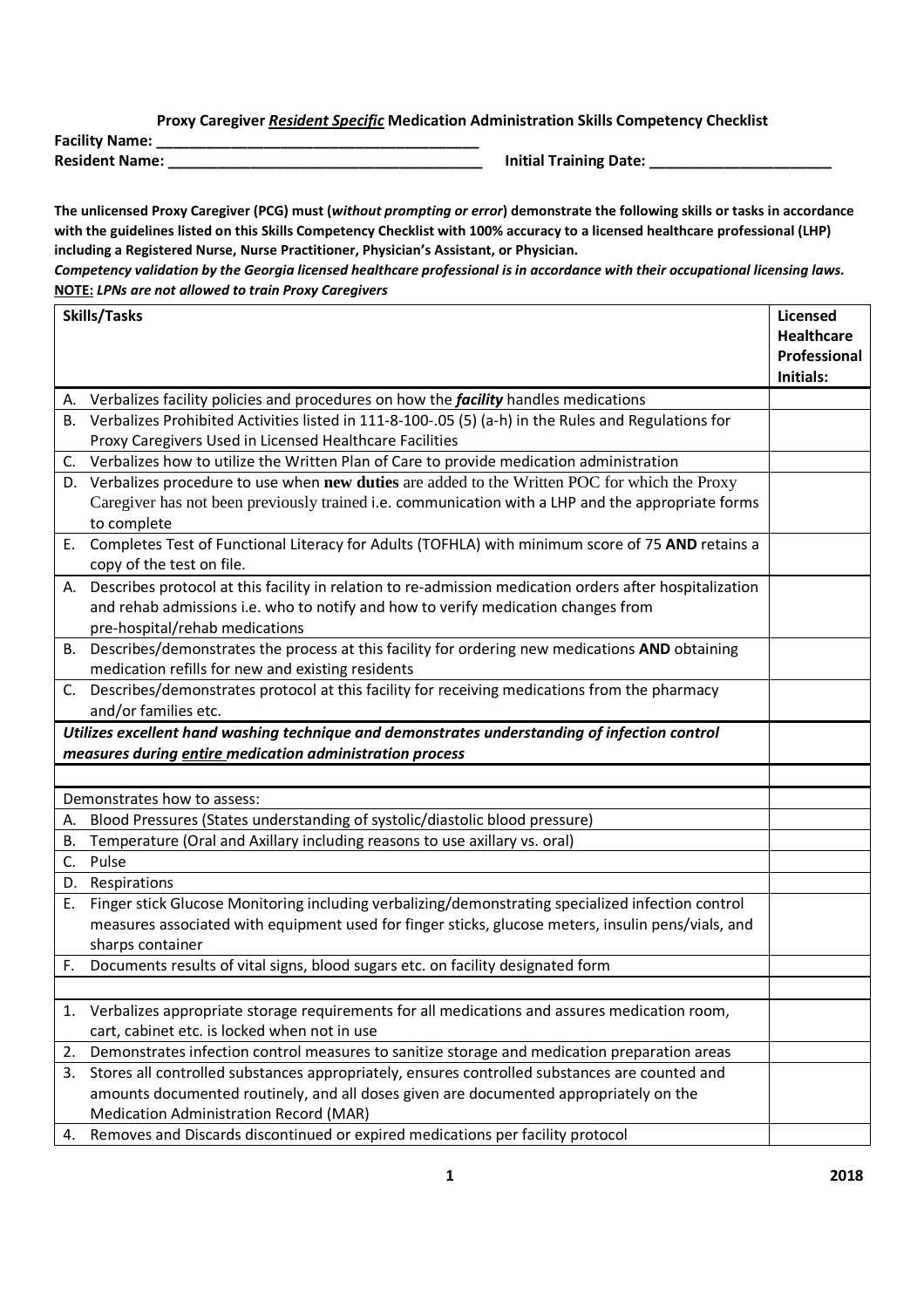# **Proxy Caregiver** *Resident Specific* **Medication Administration Skills Competency Checklist**

**Facility Name: \_\_\_\_\_\_\_\_\_\_\_\_\_\_\_\_\_\_\_\_\_\_\_\_\_\_\_\_\_\_\_\_\_\_\_\_\_\_\_\_\_\_**

**Resident Name: \_\_\_\_\_\_\_\_\_\_\_\_\_\_\_\_\_\_\_\_\_\_\_\_\_\_\_\_\_\_\_\_\_\_\_\_\_\_\_\_\_ Initial Training Date: \_\_\_\_\_\_\_\_\_\_\_\_\_\_\_\_\_\_\_\_\_\_**

| Skills/Tasks |                                                                                                     |                   |  |  |  |
|--------------|-----------------------------------------------------------------------------------------------------|-------------------|--|--|--|
|              |                                                                                                     | <b>Healthcare</b> |  |  |  |
|              |                                                                                                     | Professional      |  |  |  |
|              |                                                                                                     | Initials:         |  |  |  |
|              | 1. Gathers necessary supplies                                                                       |                   |  |  |  |
| 2.           | Checks and verifies signed medication orders; clarifies any questions or concerns with a licensed   |                   |  |  |  |
|              | health care professional (LHP) prior to administering medications                                   |                   |  |  |  |
| 3.           | Uses the Medication Administration Record (MAR) as the guide to gather medications. Does NOT        |                   |  |  |  |
|              | pull medications then check against the MAR                                                         |                   |  |  |  |
| 4.           | Uses the Six Rights and 3 Check Method along with the MAR and:                                      |                   |  |  |  |
|              | Identifies the right resident<br>А.                                                                 |                   |  |  |  |
|              | Identifies the right medication by verifying that the name of the medication on the<br>В.           |                   |  |  |  |
|              | container and/or label matches the signed order and the MAR                                         |                   |  |  |  |
|              | C.<br>Verifies the dose on the medication label matches the signed order and the MAR                |                   |  |  |  |
|              | Identifies and verifies the right time<br>D.                                                        |                   |  |  |  |
|              | Verifies the right route for the medication as identified on the signed order and the MAR<br>Е.     |                   |  |  |  |
|              | Gathers medications for only ONE resident at a time<br>F.                                           |                   |  |  |  |
|              | Checks the expiration dates of the medications<br>G.                                                |                   |  |  |  |
|              | Utilizes good infection control techniques while preparing medications for administration<br>H.     |                   |  |  |  |
|              |                                                                                                     |                   |  |  |  |
|              | 1. Ensures resident safety by performing all special directions or monitoring as specified on the   |                   |  |  |  |
|              | orders/MAR i.e. crush meds, thickened liquids, dilute with liquids, check vital signs/blood glucose |                   |  |  |  |
|              | and alters dose accordingly, shake suspensions, etc.                                                |                   |  |  |  |
|              | A. Verbalizes/demonstrates understanding of ordered parameters i.e. hold for systolic BP            |                   |  |  |  |
|              | below 110 or heart rate below 60                                                                    |                   |  |  |  |
| 2.           | Utilizes the MAR and medication labels on the gathered medications to check the Six Rights for      |                   |  |  |  |
|              | each medication:                                                                                    |                   |  |  |  |
|              | A. Ensures the right resident receives the right dose of the right medication at the right          |                   |  |  |  |
|              | time and via the right route.                                                                       |                   |  |  |  |
|              | Stays with the resident until all the medications are taken.<br>В.                                  |                   |  |  |  |
|              | <b>NEVER</b> leaves medications unattended or unlocked                                              |                   |  |  |  |
|              | Offers/encourages sufficient fluids with medications<br>C.                                          |                   |  |  |  |
|              | Gives respect to and provides privacy for the resident during medication administration<br>D.       |                   |  |  |  |
|              | Verbalizes what to do and who to notify if medications are refused<br>Е.                            |                   |  |  |  |
|              | Disposes of refused or contaminated medications properly<br>F.                                      |                   |  |  |  |
|              | Replaces multi-dose containers properly under lock and key<br>G.                                    |                   |  |  |  |
| 3.           | Verbalizes methods to assess resident's condition and reactions to medicines                        |                   |  |  |  |
| 4.           | Verbalizes what to do and who to notify when a change of condition, adverse reaction, or allergic   |                   |  |  |  |
|              | reaction to a medication is observed                                                                |                   |  |  |  |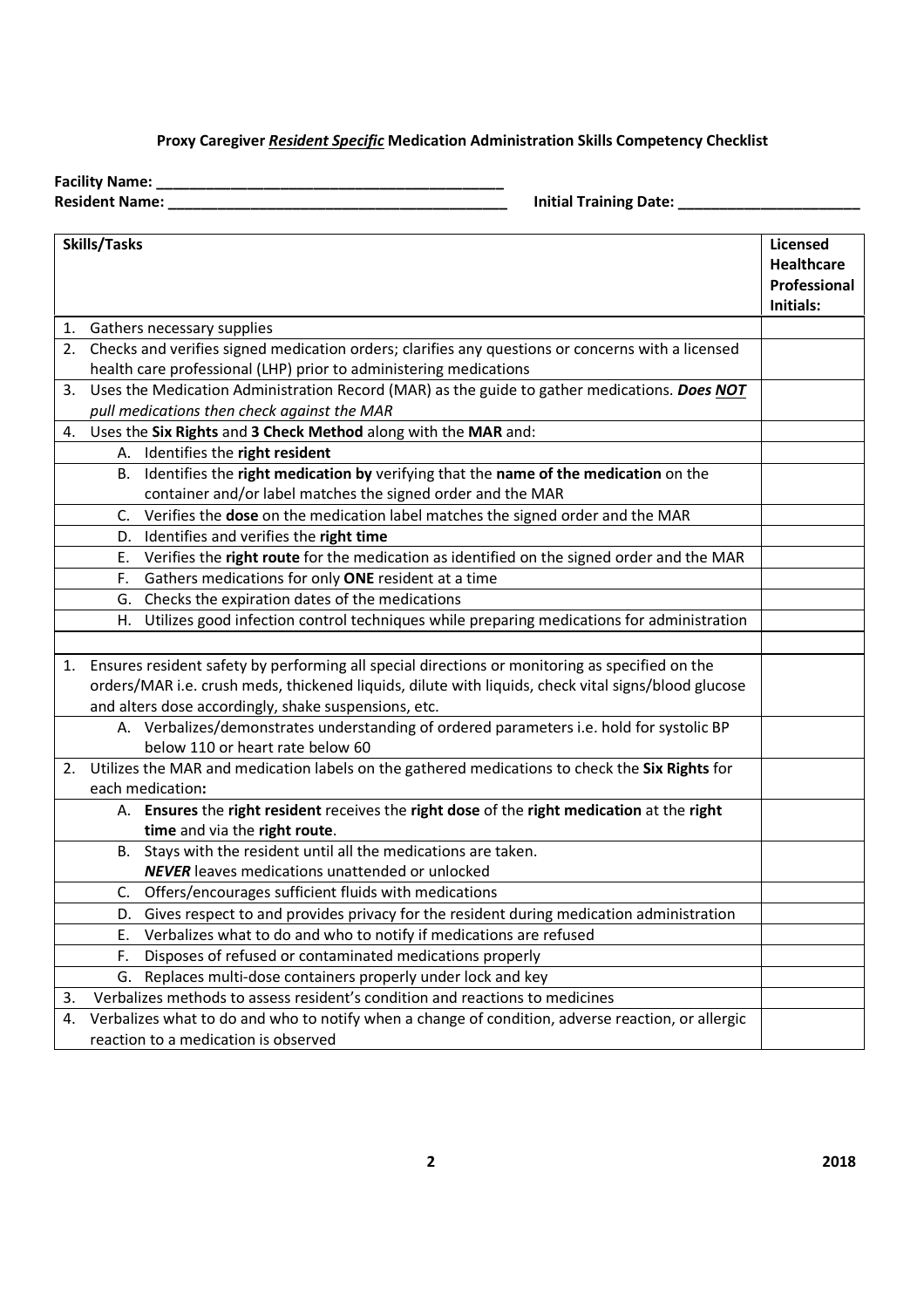#### **Proxy Caregiver** *Resident Specific* **Medication Administration Skills Competency Checklist**

**Facility Name: \_\_\_\_\_\_\_\_\_\_\_\_\_\_\_\_\_\_\_\_\_\_\_\_\_\_\_\_\_\_\_\_\_\_\_\_\_\_\_ Resident Name: \_\_\_\_\_\_\_\_\_\_\_\_\_\_\_\_\_\_\_\_\_\_\_\_\_\_\_\_\_\_\_\_\_\_\_\_\_\_ Initial Training Date: \_\_\_\_\_\_\_\_\_\_\_\_\_\_\_\_\_\_\_\_\_\_**

| <b>Skills/Tasks</b> |                                                                                                 |              |
|---------------------|-------------------------------------------------------------------------------------------------|--------------|
|                     |                                                                                                 |              |
|                     |                                                                                                 | Profession   |
|                     |                                                                                                 | al Initials: |
| 1.                  | Initials appropriate cells on the MAR immediately after administering medications AND reviews   |              |
|                     | Six Rights again for each medication administered                                               |              |
| 2.                  | Provides a signature on the MAR identifying their initials                                      |              |
| 3.                  | Documents appropriately medications that were refused, held or not provided and reasons why     |              |
| 4.                  | Documents administering PRN medicines, including name/dosage, reason and whether                |              |
|                     | effective/ineffective (Notifies appropriate person if not effective)                            |              |
| 5.                  | Documents in resident file any concerns or changes of condition including actions taken and who |              |
|                     | was notified                                                                                    |              |
| 6.                  | Reviews MAR documentation for accuracy to ensure the Sixth Right                                |              |
|                     |                                                                                                 |              |
| 1.                  | Oral tablets/capsules                                                                           |              |
| 2.                  | Oral Liquids                                                                                    |              |
| 3.                  | Sublingual / Buccal                                                                             |              |
| 4.                  | Inhalers                                                                                        |              |
| 5.                  | Nebulizer treatments                                                                            |              |
| 6.                  | Eye drops                                                                                       |              |
| 7.                  | Eye Ointments                                                                                   |              |
| 8.                  | Ear drops                                                                                       |              |
| 9.                  | Nose drops                                                                                      |              |
|                     | 10. Nasal Sprays                                                                                |              |
|                     | 11. Transdermal Patches                                                                         |              |
|                     | 12. Topical creams/Ointments                                                                    |              |
|                     | 13. Suppositories/Creams Rectal                                                                 |              |
|                     | 14. Suppositories/Creams Vaginal                                                                |              |
|                     | 15. Subcutaneous Injection                                                                      |              |
|                     |                                                                                                 |              |
| 1.                  | Lists/recognizes components of a complete medication order and all information required on a    |              |
|                     | complete pharmacy label                                                                         |              |
| 2.                  | Spells out abbreviations appropriately on the MAR                                               |              |
| 3.                  | Calculates start/stop dates appropriately and transcribes correctly on MAR                      |              |
| 4.                  | Transcribes PRN orders correctly onto MAR                                                       |              |
| 5.                  | Copies new medication orders completely and legibly on the MAR and/or checks computer data      |              |
|                     | against written medication orders                                                               |              |
| 6.                  | Discontinues medications correctly on the MAR                                                   |              |
| 7.                  | Transcribes changes in medication doses correctly on the MAR                                    |              |

**NOTES/OTHER COMMENTS:**

Signature of Licensed Healthcare Professional Completing Initial Training: \_\_\_\_\_\_\_\_\_\_\_\_\_\_\_\_\_\_\_\_\_\_\_\_\_\_\_\_\_\_\_\_\_\_\_

**License Number of LHP Completing Training: \_\_\_\_\_\_\_\_\_\_\_\_\_\_\_\_\_\_\_\_\_\_\_\_\_ Date of Initial Training: \_\_\_\_\_\_\_\_\_\_\_\_\_**